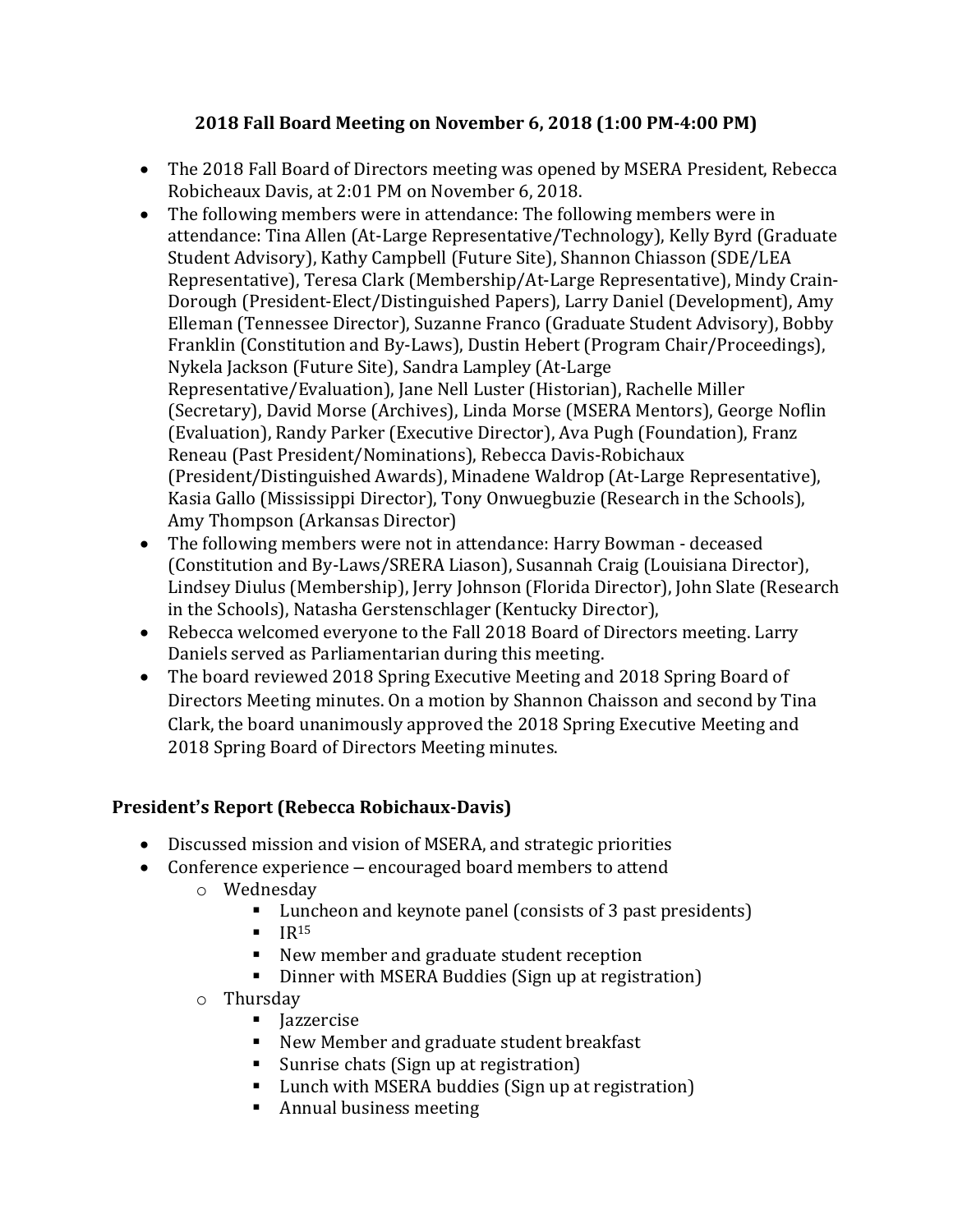- Sunset chats (sign up at registration)
- President's reception
- o Friday
	- Sunrise chats (sign up at registration)
	- Outstanding paper presentations

## **Executive Director's Report (Randy Parker)**

- Secured the Bonding of the Executive Director and all members of the Executive committee
- Represented MSERA at SRERA SIG at AERA
- Maintained and updated 2018 Membership and Annual Meeting Registration Databases
- Coordinated with the Secretary to purchase needed registration and Annual Meeting materials
- Rebecca and Randy attended Harry Bowman's service in Tennessee
- Suggesting that we raise registration fees for New Orleans
- Suggesting long range fiscal planning

# **Budget Review Report (Franz Reneau)**

- Reviewed expenditures since March 2018 Spring Meeting compared budgeted amounts to actual expenses to date
- We are over budget on 3 line items (Annual Meeting A/V costs, Awards, and Eventbrite Fees)
- We are under budget on several line items (Spring Board Meeting, Researcher, Registration Supplies, Web Domain Hosting, Other Expenses, and Board Bonding)
- Vast majority of budget comes from individual membership. Would like to encourage the board to increase institutional membership.
- Recommendations for board members
	- $\circ$  Consider making a donation to MSERF any amount
	- o Members of the MSERF board and past presidents are encouraged to donate a minimum of \$100
- On a motion by Shannon Chiasson and a second by Mindy Crain Dorough, the board unanimously approved the report as presented by Franz.
- On a motion by Shannon Chiasson and a second by Kelly Byrd, the board unanimously approved that members are encouraged to donate money to the foundation.
	- o Dustin requested that the foundation completed written acknowledgement of the donations so we can use them for tax deduction purposes.

# **2018 Annual Meeting Committee Reports**

## **Program Committee (Dustin Hebert, Shannon Chiasson)**

- 60 reviewers for conference proposals
- 448 reviews completed
- 87% acceptance rate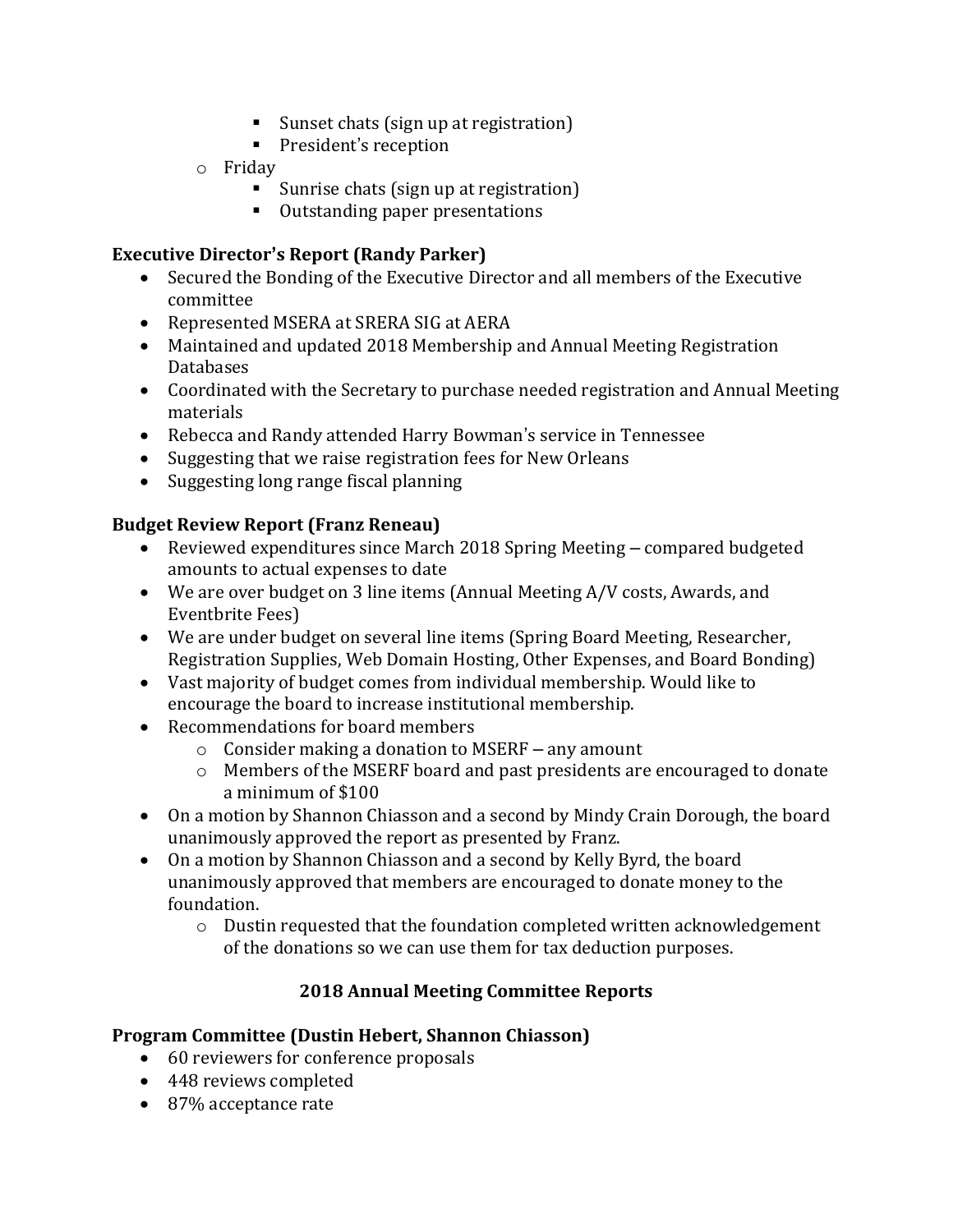- We have a total of 81 sessions.
- Rebecca requested to have a schedule at a glance in the program. Dustin completed this in the program.
- Stayed on schedule this year because the call for proposals were submitted much earlier – February 1. They were closed on July 15. Program was completed and sent to Randy by October 1.
- Suggests that we continue to use the OpenConf software for the program chair with a \$250 membership.

# **Local Arrangements (Larry Daniel)**

- We were able to stay within our catering budget. Hotel is already asking us if we would like to come again.
- Pages 37-38 of the program (map of the hotel)
- Please share all feedback of the hotel
- Rooms are really nice and several rooms are recently updated.
- All trainings (Wed and Thurs) are in Aqua Marine, all other sessions on the other end of hotel

## **University Student Engagement/RIP (Suzanne Franco, Kelly Byrd)**

- Reviewed the RIP proposals to be included in the program
- Revised the Graduate Student Welcome Letter to reflect the timely distribution two weeks before the Annual Meeting
- Sent a welcome email, including the letter, to all graduate students who had registered for the annual meeting
- Suggestions
	- o Graduate Student Liaison need a description, duties
	- o Welcome packets for the graduate students
	- o Assign a board member to a group of graduate students
	- o Raffle to be given away at the new member/graduate student social or breakfast
	- o Rebecca suggested that board members attend "Research in Progress" sessions

## **Distinguished Papers Committee (Mindy Crain-Dorough)**

- Process was more efficient this year since the timeline was earlier
- Papers have been reviewed and recipients have been chosen for each award.
- Suggests that full papers are submitted for the distinguished papers instead of a 300-word abstract
- Randy discussed that the recipient (the first author) of this year's distinguished paper award is currently not registered for this year's conference. The second author is registered. Are the expectations clear for recipients of the distinguished papers award? Also, should the award money be given before or after they present at AERA?
- Jane Nell suggested that we have this discussion at the spring board meeting about this section in the Operations Manual.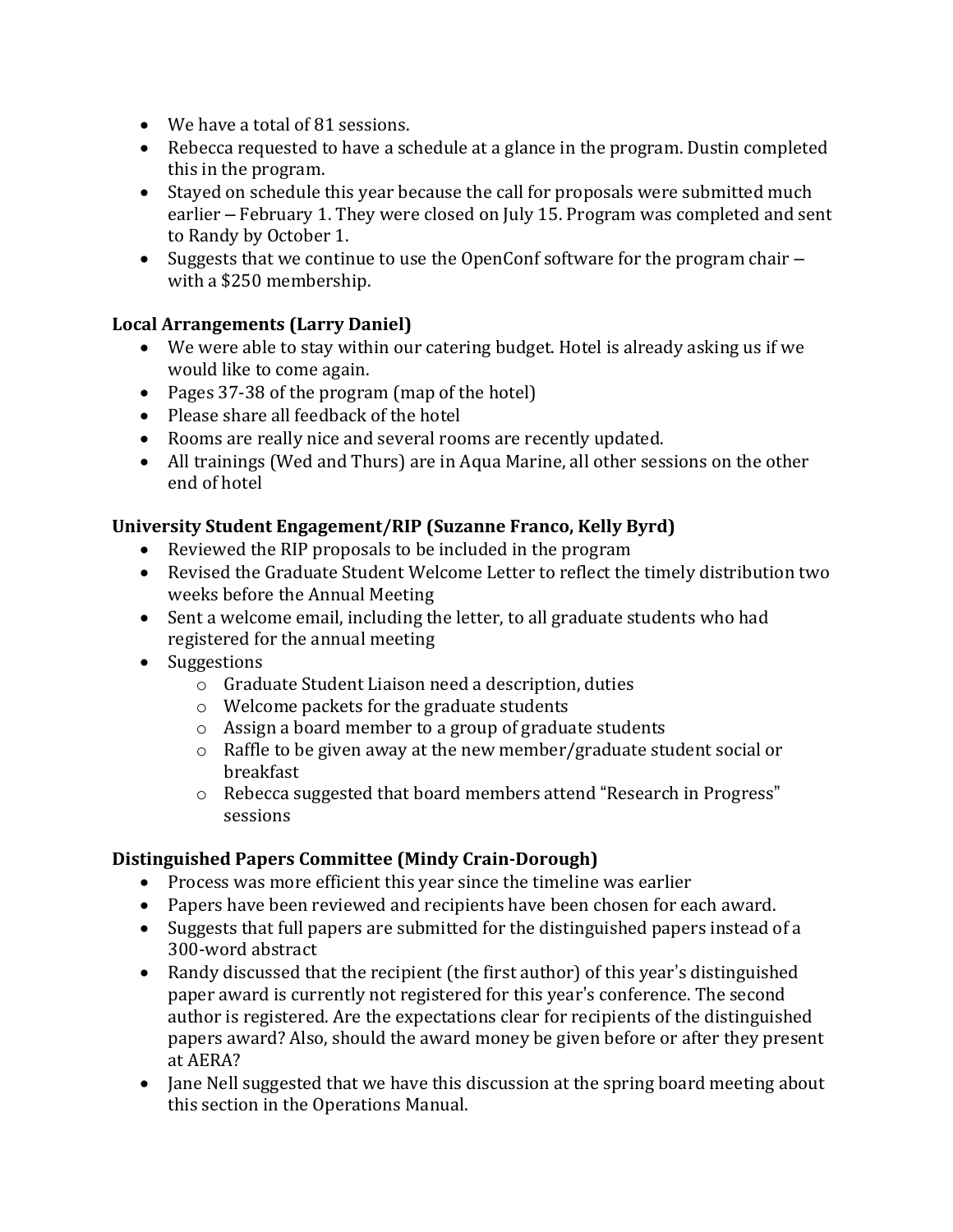## **Evaluation Committee (Sandra Lampley, George Noflin)**

- Each presider will pick up an evaluation packet at the registration table and drop it back off at the registration table.
- Presiders will hand out evaluation forms at the beginning of the session so audience members can complete during session.

# **2019 Annual Meeting & President-Elect's Report (Mindy Crain-Dorough)**

- Will have a training session for new board members on Friday at the spring board meeting
- Send her any recommendations for the next board meeting
- Created a survey to give to members so they can choose any committees they would like to participate in

# **Future Site Committee (Kathy Campbell, Nykela Jackson)**

- Rebecca appointed the executive committee to be an ad hoc future sites committee for 2021.
- Rebecca asked the board if we would like to use a different structure for determining location sites instead of using a rotation and "open years".
	- o On a motion by Shannon Chaisson and a second by Tina Allen, the board unanimously approved that Rebecca appoints an ad hoc committee to bring forth proposals for future sites committee.

## **MSERA Mentors (Linda Morse)**

- There will be a mentors meeting at this year's conference.
- Reviewed Operations Manual

# **MSERA STANDING COMMITTEE REPORTS**

## **Constitution and Bylaws (Bobby Franklin)**

• In the spring, the only committee members were Bobby and Harry. The Operations Manual states that this committee should include additional people.

## **Development Committee (Larry Daniel, Minadene Waldrop)**

• Committee continued to pursue institutional membership and encouraged professional and graduate student membership

## **Membership Committee (Teresa Clark, Lindsey Diulus)**

- Added members to the committee
- Created an MSERA Twitter account, LinkedIn page, Hootsuite account
- Posted to Twitter and Facebook regarding the upcoming conference and plan to continue throughout the conference week.

## **Nominations Committee (Franz Reneau)**

• There are a total of 16 nominations.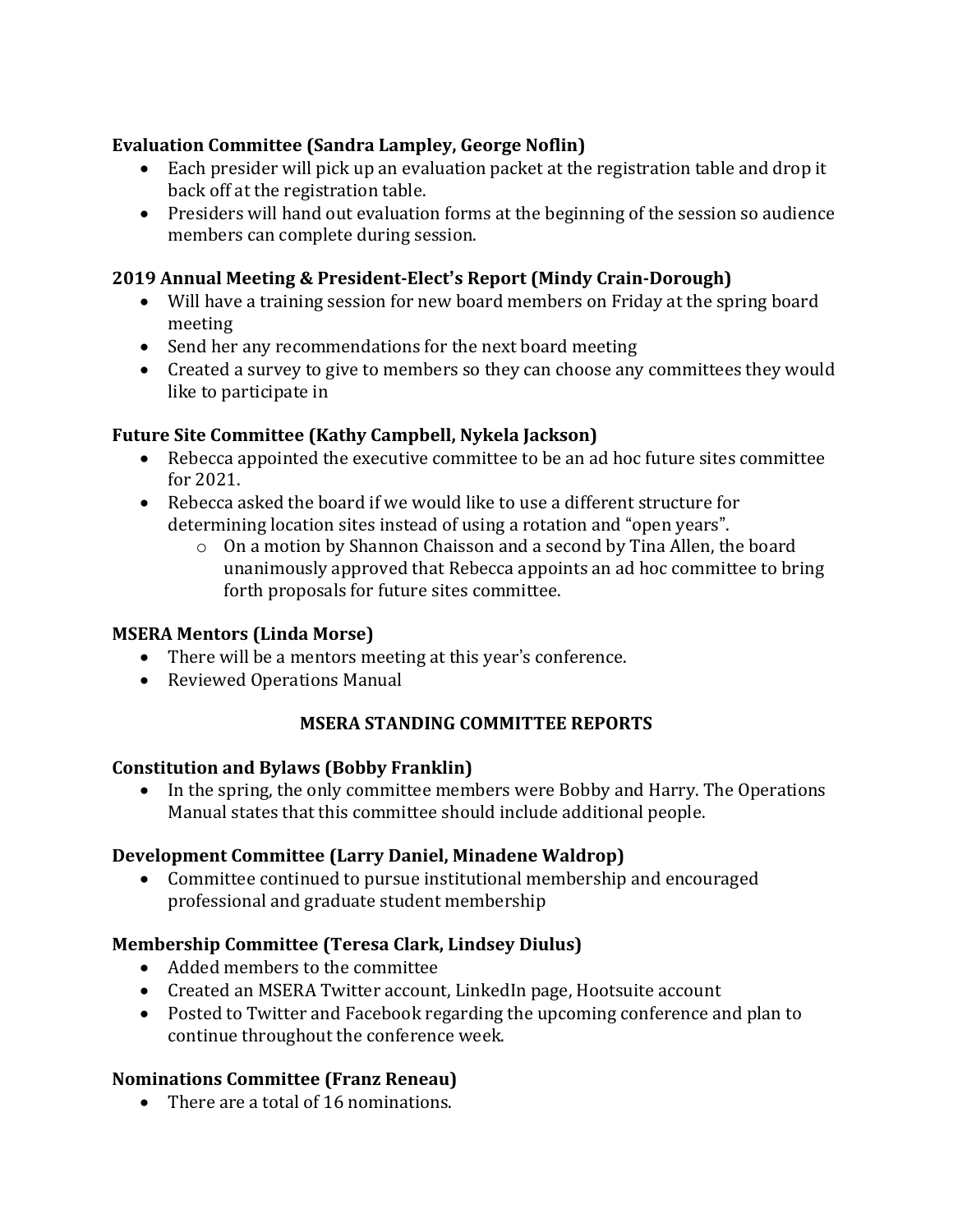• Official letters were sent out to those who were nominated that included their roles and responsibilities to make sure that they were interested.

#### **Technology Committee (Tina Allen)**

• She is collecting projectors and storing them in the board room so they can be distributed for the conference

### **MSERA PUBLICATION REPORTS**

#### **The Researcher (Randy Parker, Julie Holmes)**

- 275 programs were printed and distributed to individuals as they are registered for the conference
- Reminder post cards were sent to presenters.
- Cost for programs and reminder post cards were under budget.
- Julie Holmes is retired and is no longer editor of *The Researcher*.
- Randy requested that the process of the editor of *The Researcher* move forth hastily so he can roll those responsibilities over to a different person.

### **Research in the Schools (Tony Onwuegbuzie, John Slate)**

- 12 manuscripts were received so far in 2018
	- o 0 have reviews on file and are awaiting editors' decision
	- o 5 are pending reviewer's feedback
	- o 4 received an "accept" decision
	- o 3 received a "revise and resubmit" decision
	- o 1 received a "reject" decision
	- o 0 are awaiting assignment of reviewers.

#### **www.msera.org (Dustin Hebert)**

• no updates

#### **OTHER LEADERSHIP UPDATES**

#### **Historian's Report (Jane Nell Luster)**

• Jane Nell's husband passed away in April. She is currently still reviewing MSERA's historical documents

#### **Archives Representative (David Morse)**

• No updates

#### **LERA Liasion (Kathy Campbell)**

• Discussed upcoming LERA meeting

#### **MSERA Foundation President (Ava Pugh)**

- Checking account balance approximately \$1,700
- Savings approximately \$26,000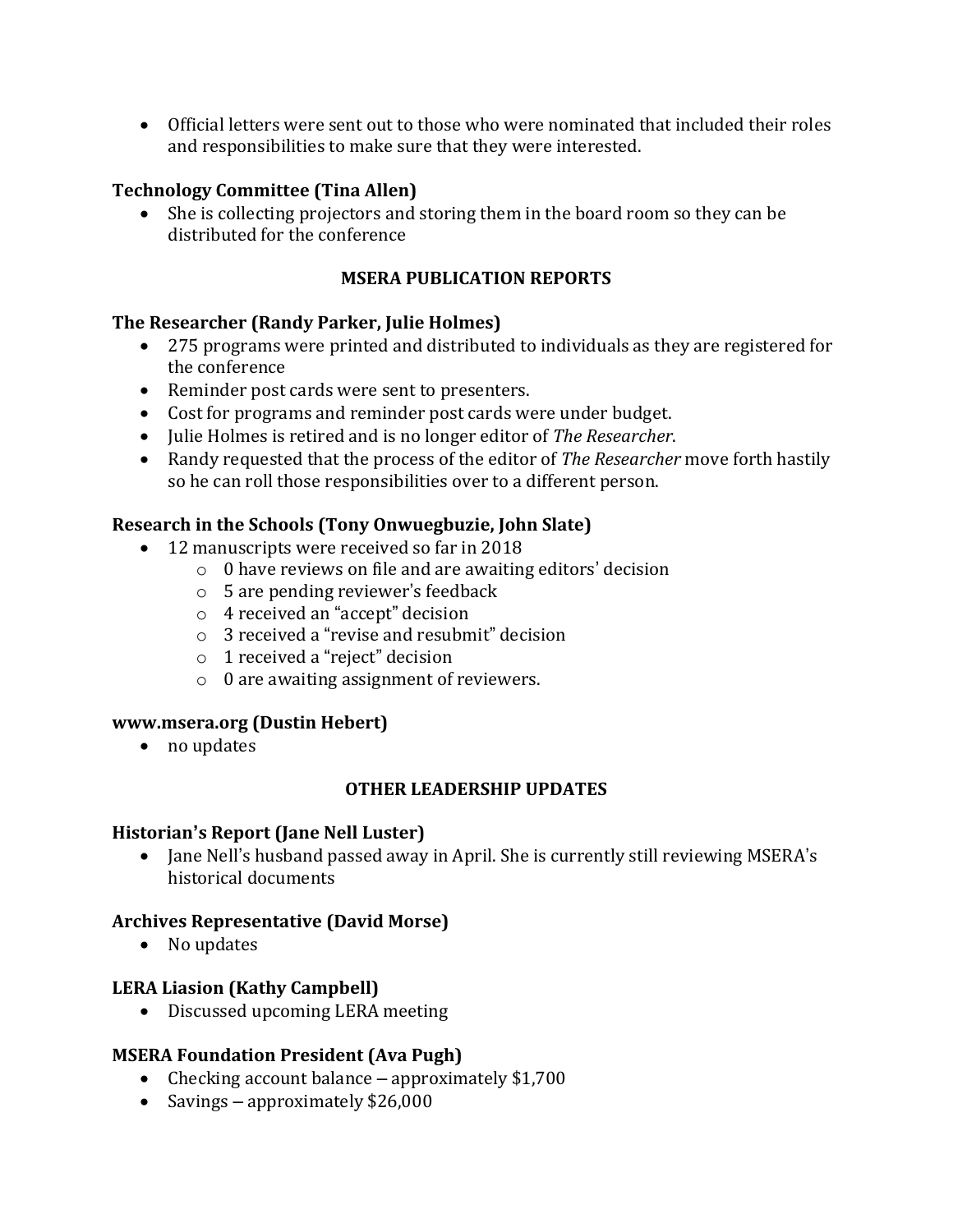- The foundation discussed a possibility of a sponsored, STEM-oriented RIP award (in honor of Cliff Hofwolt)
- Approved that the MSERA Executive Director be an ex officio member of the MSERF Board.
- MSERF bylaws need to be updated to reflect the addition of Florida to MSERA.

# **MSERA DIRECTOR'S REPORT**

## **Arkansas Director (Amy Thompson)**

• Focused on recruitment

### **Kentucky Director (Natasha Gerstenschlager)**

• Absent

### **Louisiana Director (Susannah Craig)**

• Absent

### **Mississippi Director (Kasia Gallo)**

• Focused on recruitment

### **Tennessee Director (Amy Elleman)**

• Focused heavily on recruitment

## **At-Large Director (Tina Allen)**

- Sent out emails to recruit for new members
- Sent out emails to colleagues in West Virginia, 5 faculty members are presenting at conference

## **At-Large Director (Minadene Waldrop)**

• Communication for recruitment

## **At-Large Director (Teresa Clark)**

• Focused on recruitment

## **At-Large Director (Sandra Lampley)**

• Focused on recruitment

#### **LEA/SDE Representative (Shannon Chiasson)**

• Focused on recruitment

## **OLD BUSINESS**

## **Operations Manual Update (Mindy Crain-Dorough, Jane Nell Luster)**

• Changes were made to the Publications section of the Operations Manual